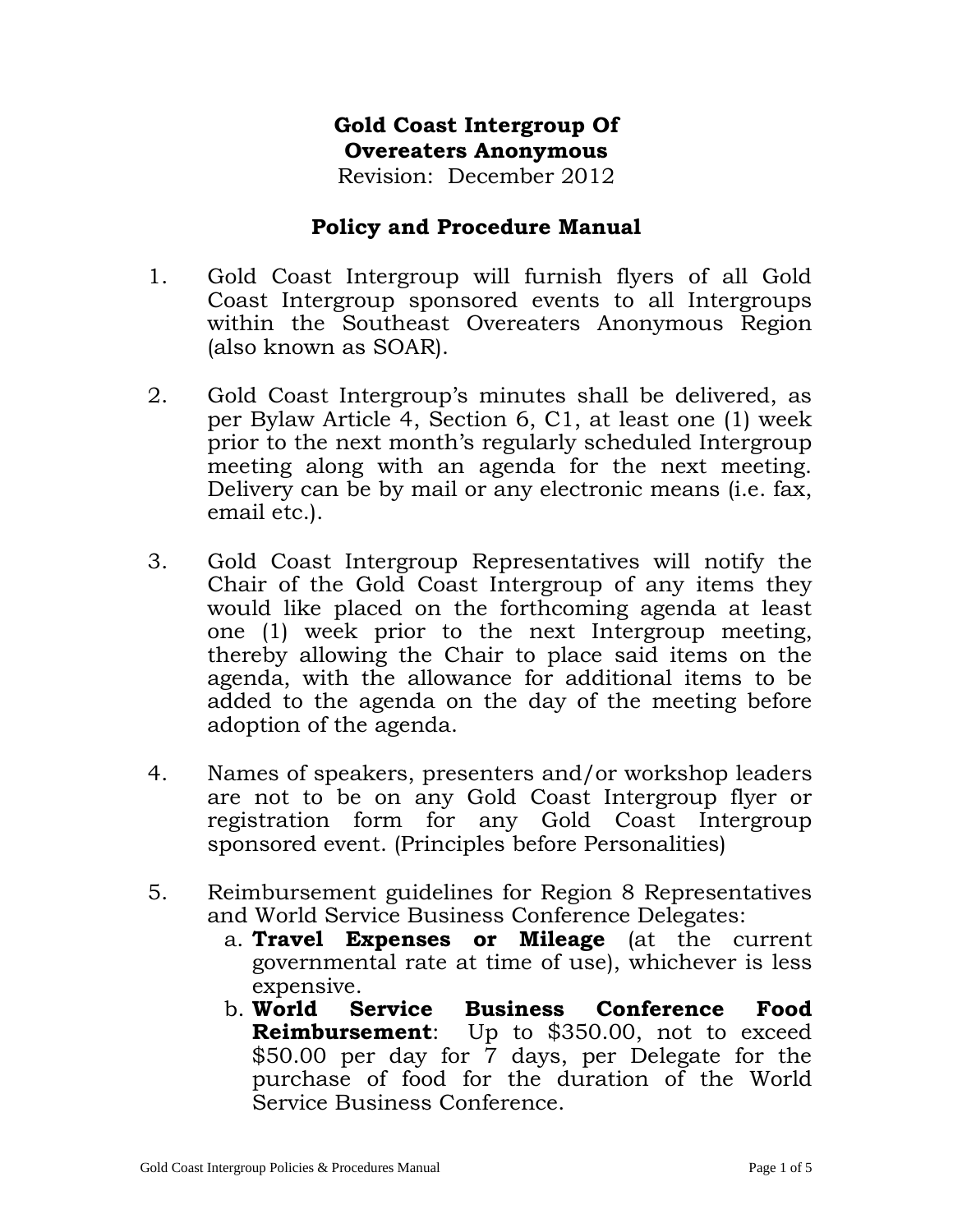- c. **Region 8 Assembly Food Reimbursement**: Up to \$75.00 per Representative for the purchase of food for the duration of the Region 8 Assembly.
- d. **Hotel Reimbursement for World Service Business Conference and Region 8 Assembly:** Payment of a maximum of one half  $\left(\frac{1}{2}\right)$  of the room rate at the hotel where the Region 8 Assembly and/or World Service Business Conference is being held for each Delegate and/or Representative being funded.
- 6. A copy of the Policy and Procedures Manual will be available to the membership on the GCI Website.
- 7. All motions are limited to three (3) pros, lasting up to one (1) minute each and three (3) cons, lasting up to one (1) minute each for a maximum total time of six (6) minutes per motion. No member can speak on two (2) consecutive motions if someone else wants to speak.
- 8. Prudent reserve is \$7,500.00 as of January 2012.
- 9. A non-representative may take and distribute the newsletter to meetings unrepresented at the GCI monthly meeting, where they are distributed.
- 10. A member of the Board will relinquish his/her seat on the Board (service responsibility) when he/she has been absent from four (4) scheduled Gold Coast Intergroup meeting within the calendar year.
- 11. If a meeting wishes to join the Gold Coast Intergroup, a representative of the meeting must petition the Intergroup in writing and must be present when the matter is voted upon by the Intergroup. The Intergroup will vote on whether or not to accept the new meeting (i.e. Will they be following the traditions?) A new meeting must have met on a regular basis for at least thirty (30) days prior to the date they are approved before it can be granted any seed/start-up funds. A representative of the new meeting must petition the Intergroup in writing and be present for the request to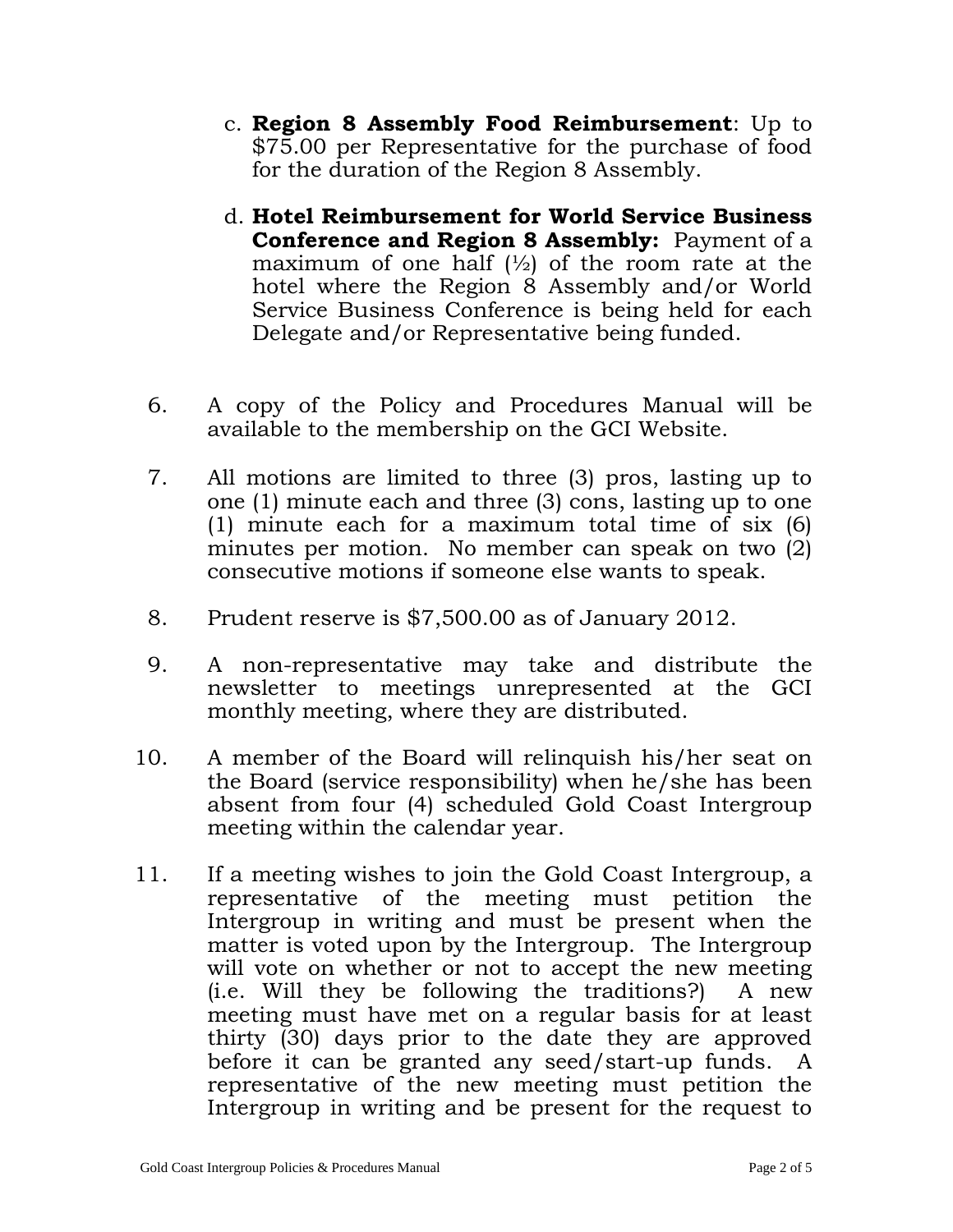be considered. The maximum that can be awarded at that time is \$25.00 in funds and/or literature. Another \$25.00 in funds and/or literature can also be granted to the new meeting at the next scheduled intergroup meeting. This request must also be in writing and the representative must be present at the Intergroup meeting to be awarded the seed/start-up money. This can only be considered if the new meeting has been continually meeting on a regular basis for at least thirty (30) days from the date the first grant was made. The maximum amount of seed/start-up funds that can be granted to any new meeting shall be \$50.00. If any group is disbanded or discontinued any funds and/or literature shall be turned over to the Intergroup Board.

- 12. Gold Coast Intergroup will make a donation to WSO and Region 8 quarterly, in February, May, August, and November of each year, keeping in mind our prudent reserve.
- 13. If a group listed with Gold Coast Intergroup does not send a representative for three (3) consecutive meetings Gold Coast Intergroup will contact that meeting and suggest that a representative be sent to the next meeting. Secretary to report to the Intergroup monthly meeting any Group not represented for three consecutive meetings.
- 14. Gold Coast Intergroup will publish a 24-hour hotline list of names and phone numbers for members to call in emergency situations. When a member adds their name to this list, they will be listed in all future Unity newsletters until they request that the Unity editor remove their name from the list.
- 15. The email address [info@goldcoast.oagroups .org](mailto:info@goldcoast.oagroups%20.org) will be forwarded to the Corresponding Secretary to handle all information requests.
- 16. All committee chairs shall include the Gold Coast Intergroup Chair on all correspondence, meeting information and collateral materials at least 48 hours before it is presented to members in the fellowship and in outreach to the community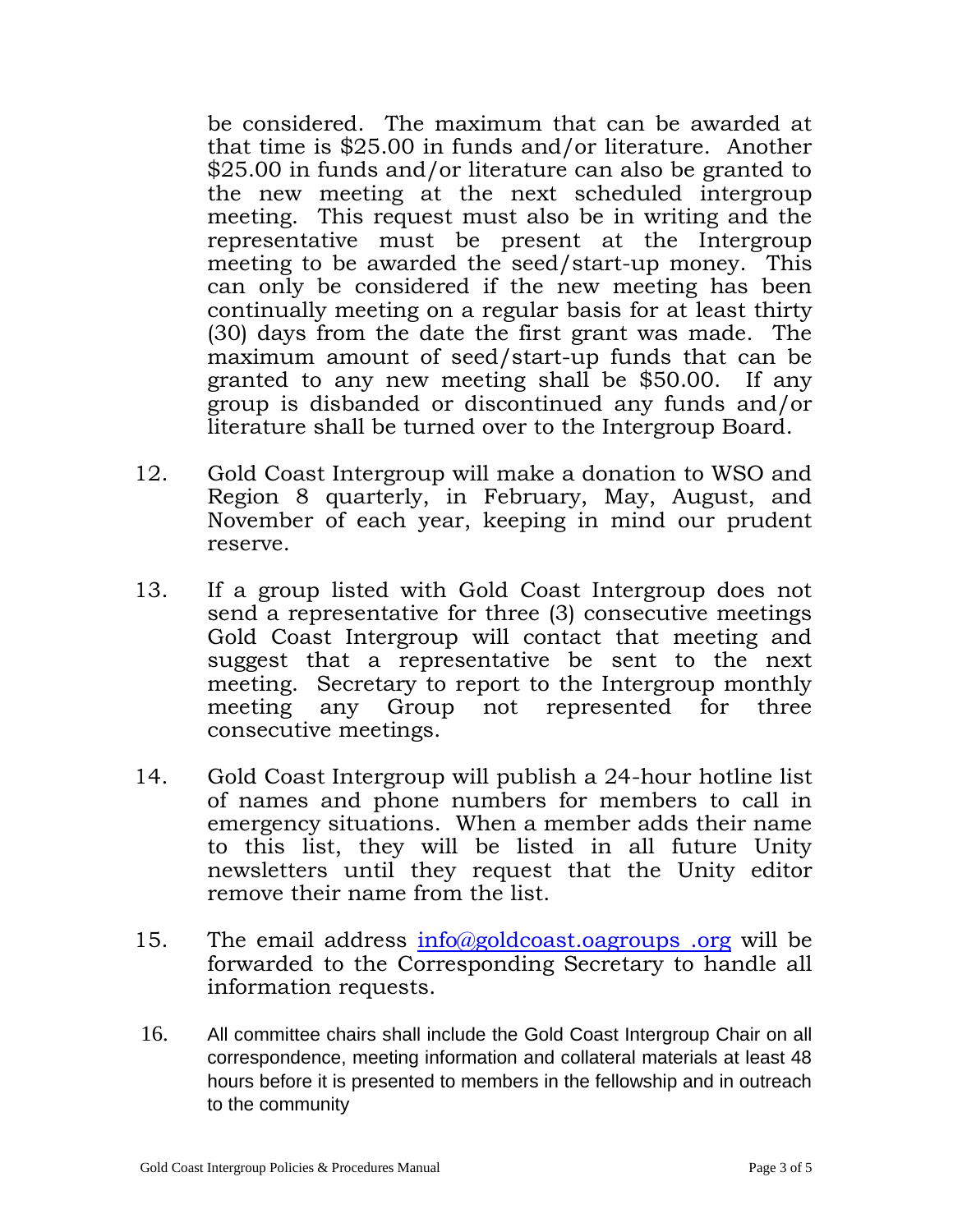17. The following shall be the instituted procedures regarding handling of funds:

## **Description of Funds**

(1) Funds are described as cash, checks, money orders, and another other forms of legal tender not listed.

#### **Audit Committee**

- (1) An internal Audit Committee of between two and four members will be appointed on an annual basis by the Chair
- (2) The Committee will review all bank statements, and compare al listed payments and receipts with all checks, all other methods of payment such as debit cards or electronic bill payments and all deposits or other sources of incoming funds
- (3) The Committtee will compare all checks with check vouchers and/or invoices, and compare all deposits with donation listings by group or other source of funds as represented by each donation and/or deposit.
- (4) Any discrepancies shall be noted and reviewed with the Treasurer.
- (5) Any unexplained discrepancies shall be reported by the Committee to the intergroup at the next meeting.

#### **Responsibility For Funds:**

- (1) The Treasurer is responsible for maintaining all funds and financial related materials belonging to the intergroup.
- (2) The Treasurer shall have the sole responsibility to write all checks and make all bank deposits unless, under special circumstances, this duty is otherwise assigned or co-assigned by a majority vote of the intergroup.
- (3) The Treasurer shall bring the checkbook and all related financial materials to all intergroup meetings.
- (4) The treasurer shall relinquish the checkbook and all related financial materials and substantiating information for all expenditures and deposits to the internal Audit Committee on an annual basis as requested and shall explain any discrepancies found in the audit to the Committee prior to their presentation of audit findings to the intergroup.